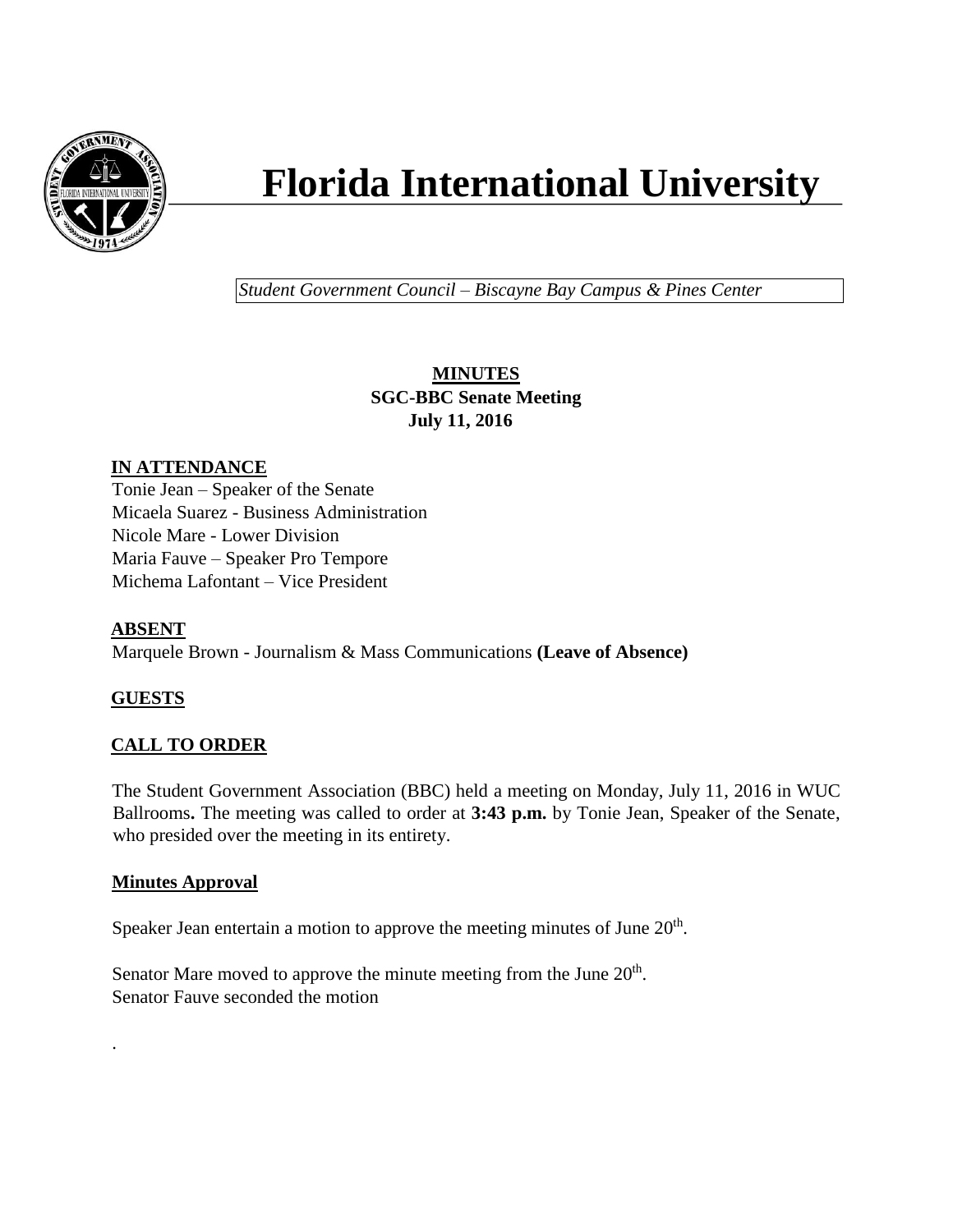#### **SPEAKER REPORT**

- Speaker Jean said to make sure that everyone is signing up for tabling events.
- Speaker Jean said that during the meeting, that the parliament procedure will be read over.

### **VICE-PRESIDENT'S REPORT**

- Vice President Lafontant said that recruitment committee has been finalize and that it falls under me.
- Vice President Lafontant said that she is recruiting for members of the committee.
- Vice President Lafontant said the video shoot for SGA is about to start and ideas are needed.
- Vice President Lafontant said that SGA Kick-Off needs a theme and no date is chosen yet.
- Vice President Lafontant said that GROUPME will be used to communicate.

## **SPEAKER-PRO TEMPORE**

• No Report

## **FINANCE CHAIR**

• Senator Suarez said that there will be one finance request for today.

#### **INTERNAL AFFAIRS**

• No Report

#### **NEW BUSINESS**

#### **A. Finance Request – Robert Nowicki**

Speaker Jean entertain to motion to move Robert Nowicki Appropriation from New Business to before Advisor Report.

Senator Suarez moved to move Robert Nowicki Appropriation from New Business to before Advisor Report. Senator Mare seconded the motion.

The Senate moved to call Robert Nowicki via phone to conduct the Finance Request Appointment.

Robert Nowicki presented himself for the finance request he applied for.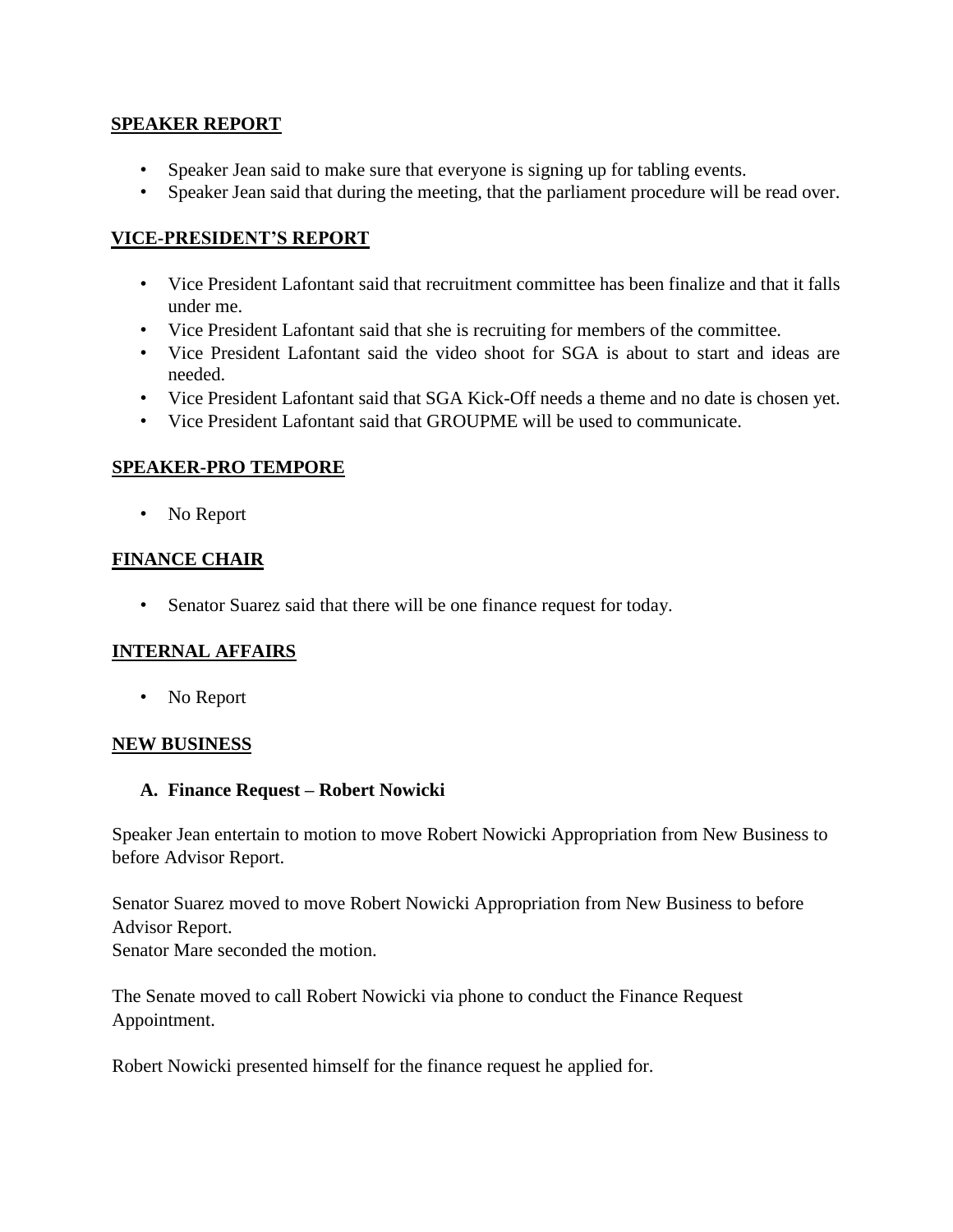Speaker Jean entertained a motion to allocate \$167 towards mileage expense and \$120.68 towards registration to Robert Nowicki who will attend the 101st ESA Annual Meeting of the Ecological Society of America (ESA) in the Fort Lauderdale Convention Center for the purpose of presenting research.

Senator Suarez moves to allocate \$167 towards mileage expense and \$120.68 towards registration to Robert Nowicki who will attend the 101st ESA Annual Meeting of the Ecological Society of America (ESA) in the Fort Lauderdale Convention Center for the purpose of presenting research. Senator Fauve seconded the motion.

Roll Call Vote:

Senator Jean – Yay Senator Fauve – Yay Senator Mare – Yay Senator Suarez – Yay

By a vote of 4/0/0, Robert Nowicki will be allocated \$167 towards mileage expense and \$120.68 towards registration.

#### **B. Finance Request – Abraham Smith**

Speaker Jean asked,"Is there a motion to approve an allocation of funds?"

Speaker-Pro Tempore Fauve moved to allocate \$500 for airfare expense to Abraham Smith for collecting research on the Embryology of Marine Invertebrates while at White Sea Biological Station in Russia.

Senator Mare seconded the motion.

Roll Call Vote:

Senator Jean – Yay Senator Fauve – Yay Senator Mare – Yay Senator Suarez – Yay

By a vote of 4/0/0, \$500 will be allocated to Abraham Smith for the purpose of airfare expense.

#### **C. Finance Request – John Vincent Gatto**

Speaker Jean asked,"Is there a motion to approve an allocation of funds?"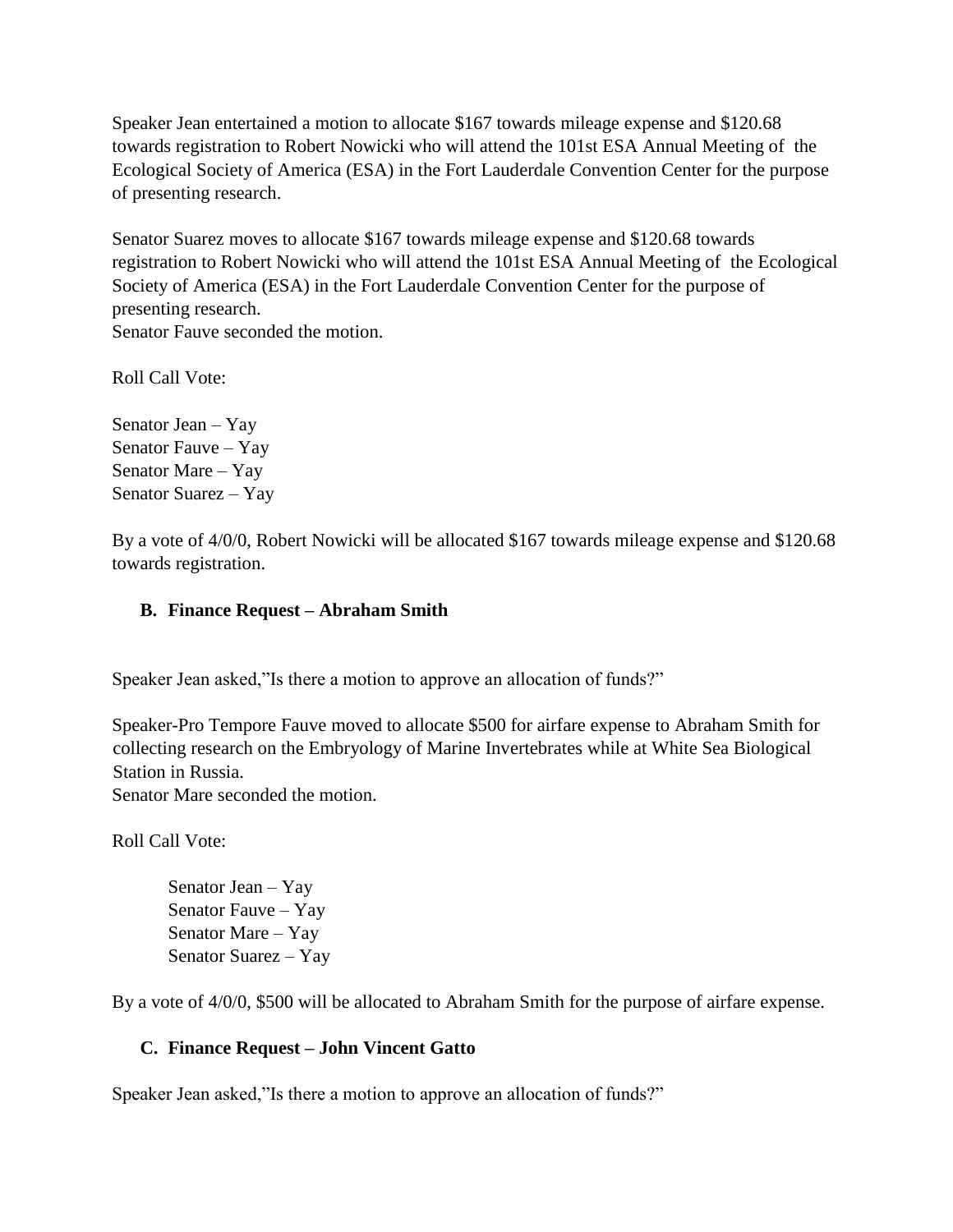Speaker Pro Tempore Fauve moves to allocate \$300 for airfare expense to John Vincent Gatto who will attend the the Joint Meeting of Ichthyologists and Herpetologists in New Orleans, Louisiana for the purpose of presenting research. Senator Mare seconded the motion.

Roll Call Vote:

Senator Jean – Yay Senator Fauve – Yay Senator Mare – Yay Senator Suarez – Yay

By a vote of 4/0/0, \$300 will be allocated to John Vincent Gatto for the purpose of airfare expense.

#### **D. Finance Request – Jessica Sanchez Montelongo**

Speaker Jean asked,"Is there a motion to approve an allocation of funds?"

Speaker Pro Tempore Fauve moves to allocate \$83.56 towards taxi fare expense and \$216.44 towards registration to Jessica Sanchez-Montelongo who will attend the Joint Meeting of Ichthyologists and Herpetologists in New Orleans, Louisiana for presenting research. Senator Mare seconded the motion.

Roll Call Vote:

Senator Jean – Yay Senator Fauve – Yay Senator Mare – Yay Senator Suarez – Yay

By a vote of 4/0/0, the allocation of \$83.56 for taxi fare and \$216.44 for registration to Jessica Sanchez.

#### **E. Finance Request – Sarah Bornhoeft**

Speaker Jean asked,"Is there a motion to approve an allocation of funds?"

Speaker Pro Tempore Fauve moves to allocate \$300 for airfare expense to Sarah Bornhoeft who will attend the Joint Meeting of Ichthyologists and Herpetologists in New Orleans, Louisiana for presenting research.

Senator Mare seconded the motion.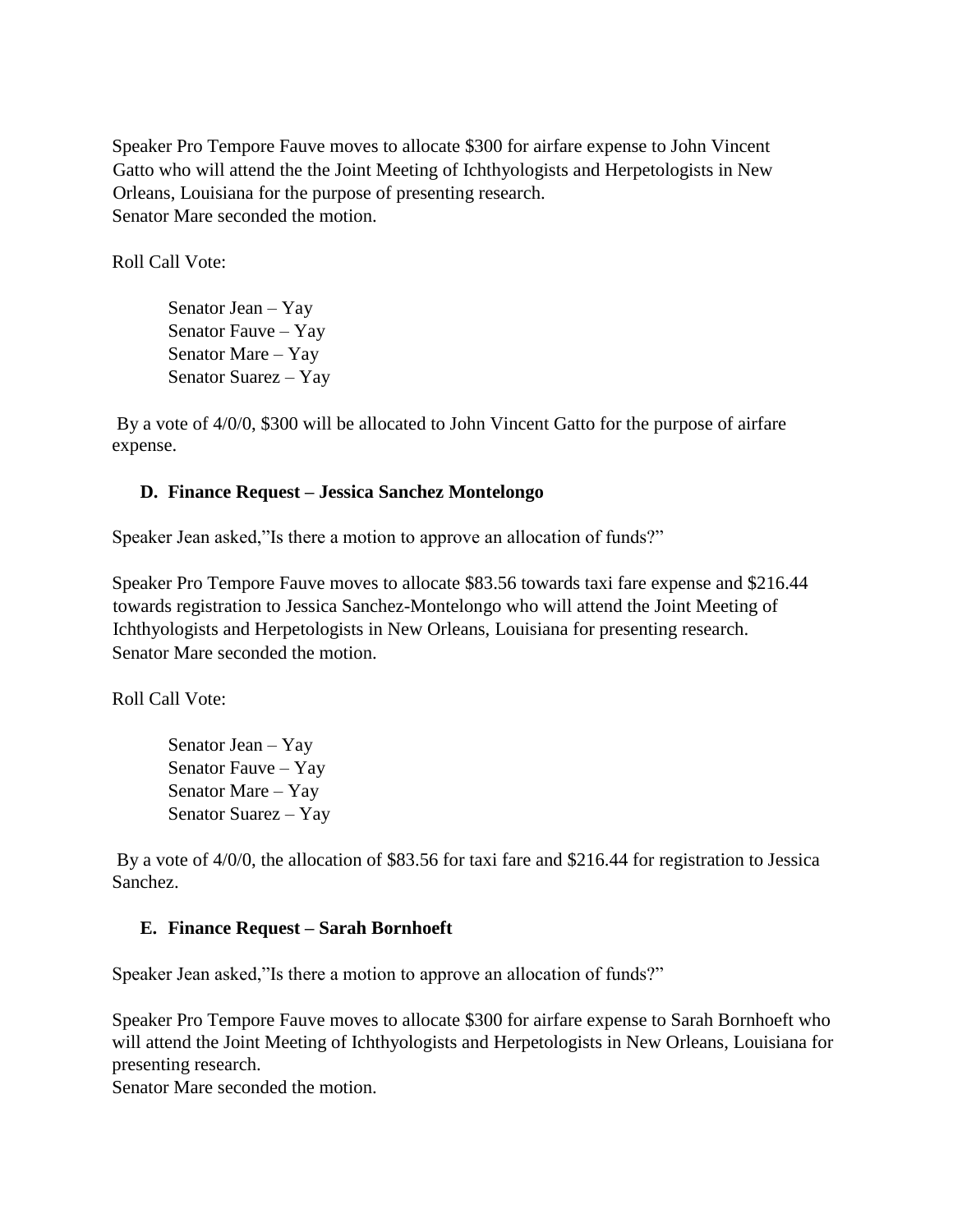Roll Call Vote:

Senator Jean – Yay Senator Fauve – Yay Senator Mare – Yay Senator Suarez – Yay

By a vote of 4/0/0, \$300 will be allocated to Sarah Bornhoeft for the purpose of airfare expense.

#### **F. Finance Request – Alex Ontkos**

Speaker Jean asked,"Is there a motion to approve an allocation of funds?"

Speaker Pro Tempore Fauve moves to allocate \$241.18 towards airfare expense and \$58.82 towards registration to Alex Ontkos who will attend the Joint Meeting of Ichthyologists and Herpetologists in New Orleans, Louisiana for presenting research. Senator Mare seconded the motion.

Roll Call Vote:

Senator Jean – Yay Senator Fauve – Yay Senator Mare – Yay Senator Suarez – Yay

By a vote of 4/0/0, \$241.18 towards airfare expense and \$58.82 towards registration will be allocated to Alex Ontkos.

#### **ADVISOR REPORT**

- Ms.Adames said that she will be out of office for NACA Trip.
- Ms. Adames said that she will be going to ASGA with Nicole & Maria.
- Ms.Adames said that are still more orientation dates.
- Ms.Adames said that she has no updates on the Freshman Convocation.
- Ms.Adames said that the BBC Leadership Retreat Aug 18 & 19.
- Ms. Adames said that the new Graduate Assistant will start Aug  $15<sup>th</sup>$ .
- Ms. Adames said that the last Senate Meeting will be July 25<sup>th</sup>.
- Ms. Adames said that the SGA Day will be on August  $31<sup>st</sup>$  and that more information will be given.